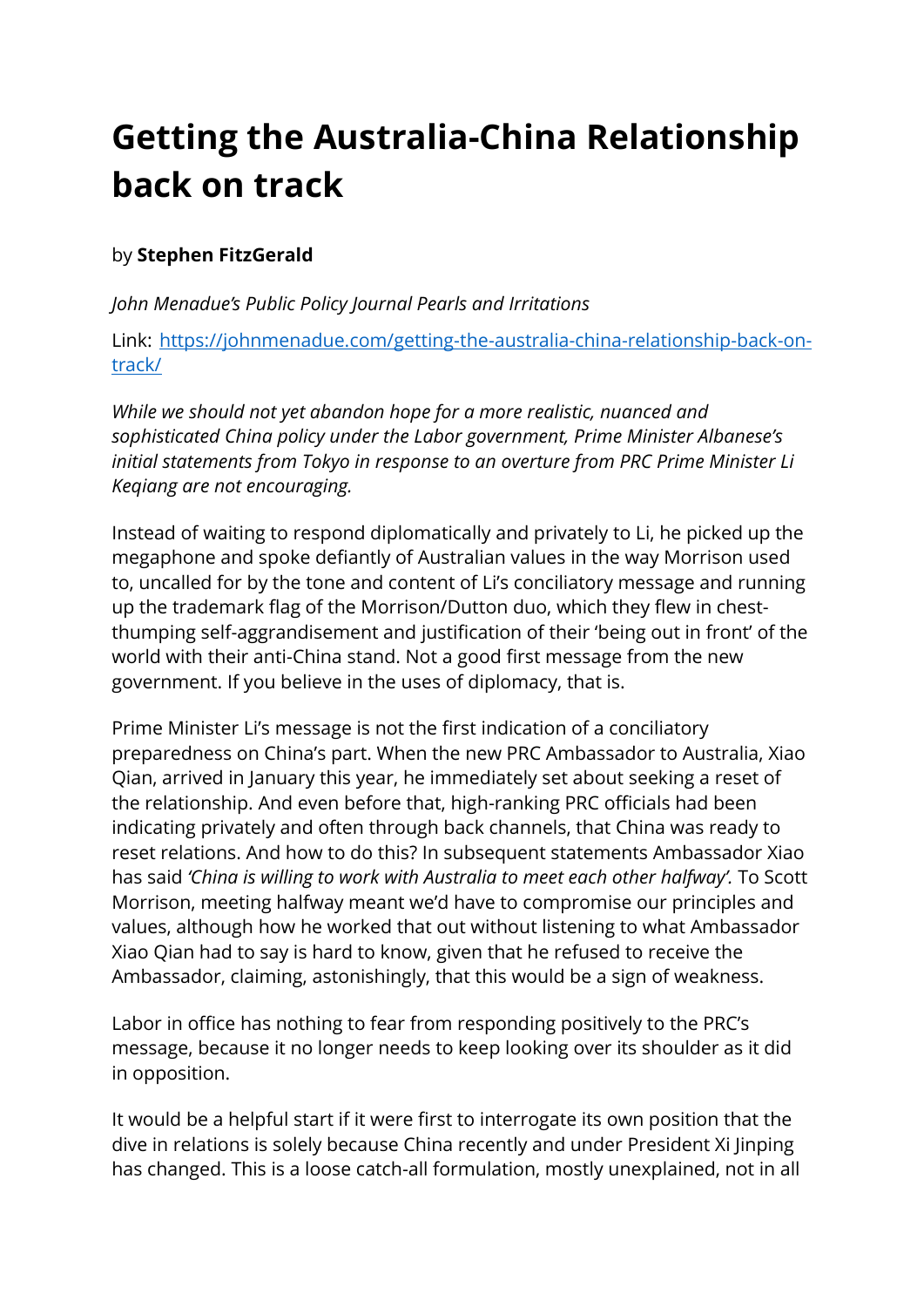respects accurate, and not a sound basis for development of an effective China policy. Much of the change attributed to President Xi, for example, began with his predecessor Hu Jintao, particularly a more assertive stance in the South China Sea. And Hu stepped down in 2012! And yet, after that time we entered into a variety of high-level endorsements of the relationship, including an agreement for a strategic partnership with China in 2014, a China-Australia Free Trade Agreement in 2015, participation in the China-initiated Asian Infrastructure Bank, and praise for the subsequently-reviled PRC Belt and Road initiative for economic cooperation.

Labor needs a critical re-examination of its proposition about China's change and of Australia's own contribution to causing and sustaining the current freeze.

If Australia's QUAD partners – the United States, Japan and India – as well as South Korea, Singapore, New Zealand (which actually upgraded its FTA with China in April 2022 – an event which went unreported in the Australian media), and a dozen other countries in our region see maintaining a relationship with China as serving their national interests, we have to ask 'why not us?' It is demonstrably in our interests that we have a working relationship with China as these countries do and set about securing that now.

How, then, can the Labor government respond to the PRC initiative? What can we offer that would meet the PRC half way without compromising on matters that are of concern to us? The answer lies in initially working around the most difficult issues rather than putting them up front as a precondition, or excuse, and finding common ground on others, a practice not exactly unknown in international relations.

As Henry Kissinger argued recently on the subject of Taiwan, in a statement to the World Economic Forum: "Taiwan cannot be the core of negotiations between China and the United States….For the core of these negotiations, it is important that the United States and China discuss principles that affect the adversarial relationship, *and that permit at least some scope for cooperative efforts.*" (my italics).

Australia under a Labor government must now return to diplomacy, talking with the PRC, for which it is clearly ready, and putting away the megaphone of gratuitous criticism, insult and condemnation which were the hallmarks of Morrison's China policy. If we can do this, there will be many issues on which we can have constructive engagement.

An obvious issue for us is climate. PM Albanese has flagged working together with others for more effective international cooperation. To include China in this is an opportunity and to exclude it would be self-defeating. And through climate,